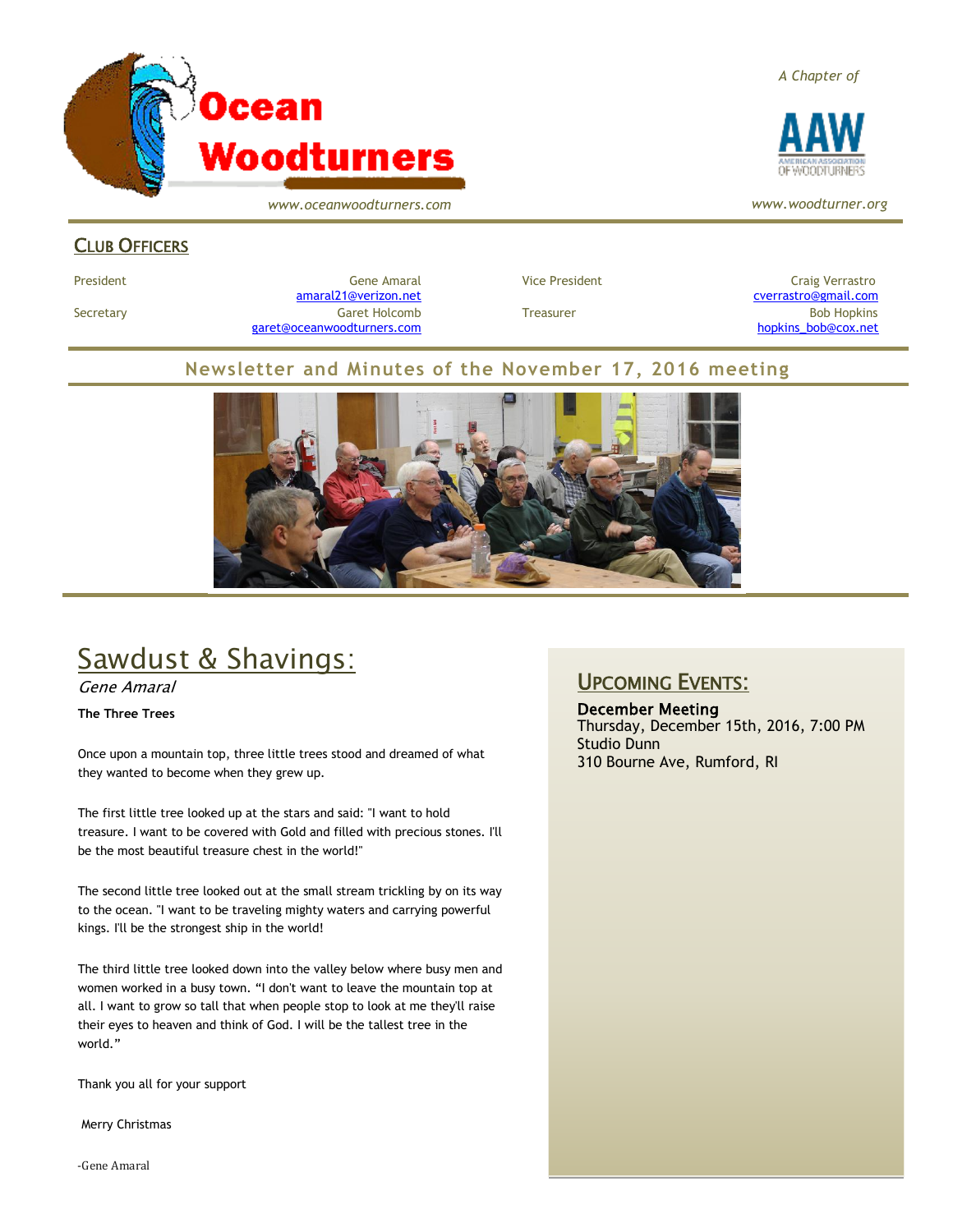## Secretary's Notes

Garet Holcomb

Club Officer Elections and our Christmas party will be held at our regular meeting. Hope to see you all there!

## Treasurer's Report

#### Bob Hopkins

We have a balance of \$2090.18 in the fund, of which \$664 is set aside for the camera find

You can pay your dues directly from the website at <http://www.oceanwoodturners.com/dues.cfm>

Dues: Club dues are \$25 annually. For members who wish to have a printed Newsletter mailed to them monthly, there is an annual charge of \$5 to cover postage, payable with club dues. All payments should be mailed to:

> Bob Hopkins 48 Tilbury Drive, Bristol, RI 02809

### Meeting Minutes

#### Gene opened the meeting with 22 members present

Treasurer's Report - Bob's report was read and accepted by the group

Committee Reports. All committees are looking for help from the membership. Please contact the committee chairs for more info.

| <b>Program Committee:</b>     | No report |
|-------------------------------|-----------|
| <b>Outreach Committee:</b>    | No report |
| <b>Fundraising Committee:</b> | No report |

Pens for Veterans - Dick Cady has some of the pen kits in Florida and will get them done for us while he's there

Elections – Our annual Club election is happening in December. The Nominating Committee presented their slate, to be voted on in December. The nominations are as follows:

| President:      | Roland Lavoie      |
|-----------------|--------------------|
| Vice President: | Craig Verrastro    |
| Secretary:      | Garet Holcomb      |
| Treasurer:      | <b>Bob Hopkins</b> |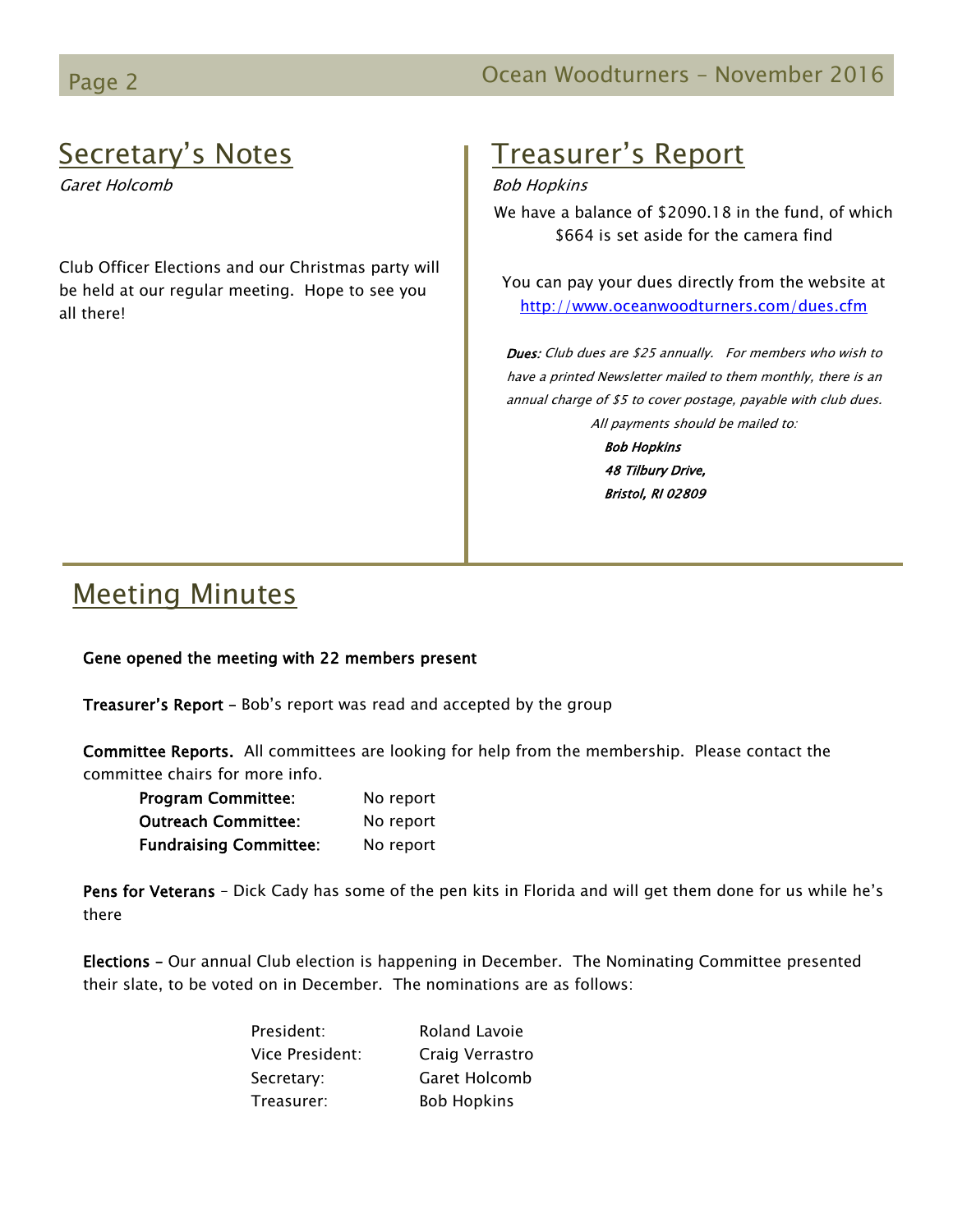# Page 3 Ocean Woodturners – November <sup>2016</sup>

## Meeting Minutes (Cont.)

Camera Equipment – Gene asked for a motion to allow \$800 discretionary spending by the Officers to purchase a camera and projector set, to begin building up our equipment for filming our demonstrations. The ides was unanimously accepted by the group.

Christmas Party – December will be our annual Club Christmas party. Please contact Gene if you can bring something to contribute to the table. Feel free to bring your families!

Coventry Vocational Demonstration – The upcoming school demonstration has been postponed by Gene and Alex due to illness on the part of the faculty member responsible for the demo. The demo will be rescheduled as soon as possible.

## Show and Tell







Dan Dragon



Box Elder bowl with Danish oil and Carnauba wax finish. Also, an Olive goblet turned by Dan on his recent trip to Italy.

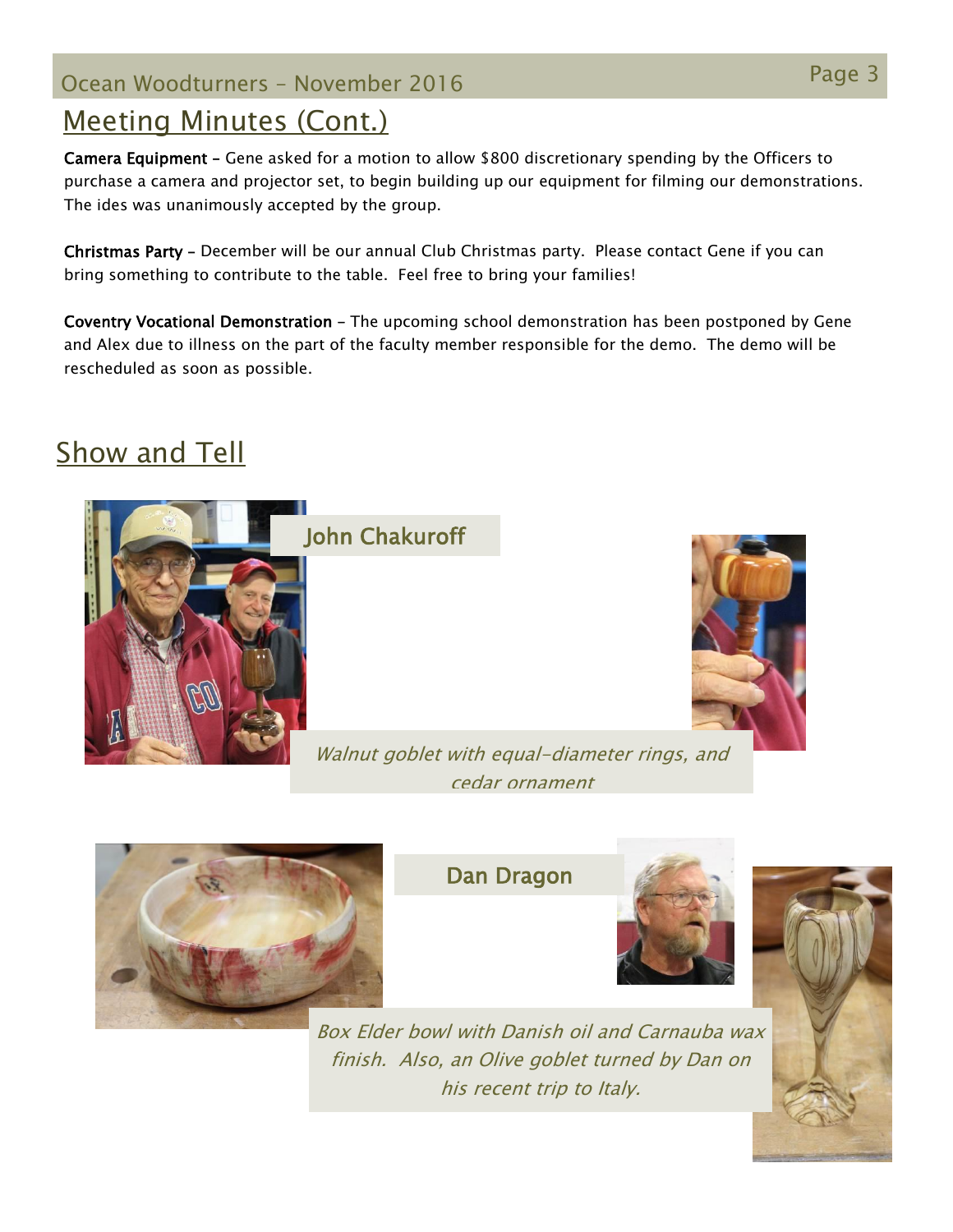## Page 4 **Detail Community Community** Ocean Woodturners – November 2016



#### Alex Amoruso

Maple and Peruvian Walnut tangential lidded vessel







Cherry burl live edge bowl





American Elm bowl with Tung oil, and two Cherry yarn bowls, with Waterlox tung oil





Chris Rowe



Christmas tree ornament made from reclaimed Christmas tree from a previous year.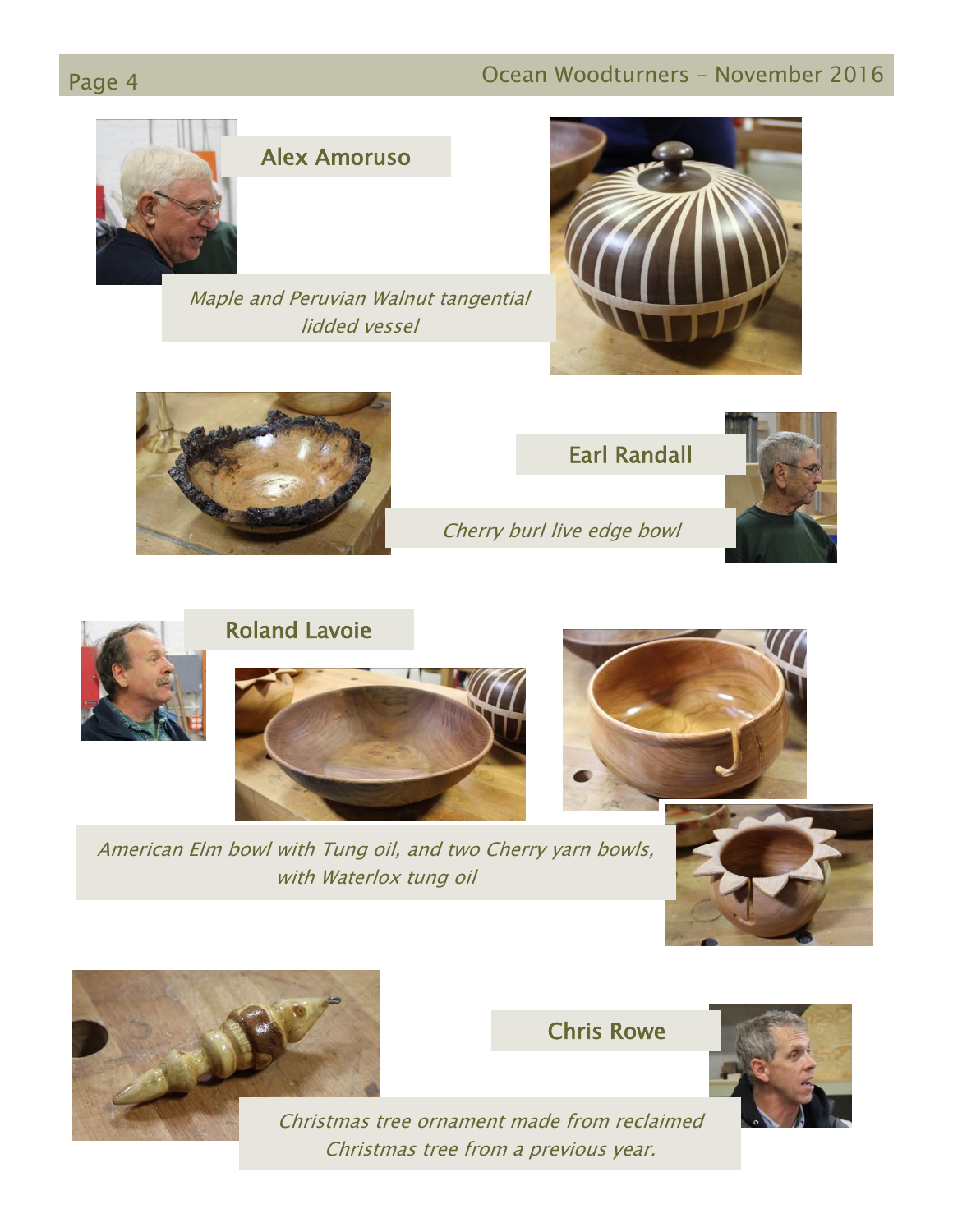### **Demonstration**



#### Charlie Hockenson Demonstrates Lattice Topped Lids

Charlie Hockenson gave a demonstration on making lattice topped lids for boxes or vessels. Charlie found an article in Wood Design magazine a number of years ago and has made several examples for show and tell with the Club. You can watch the entire Demonstration video at <http://www.oceanwoodturners.com/videos.cfm>